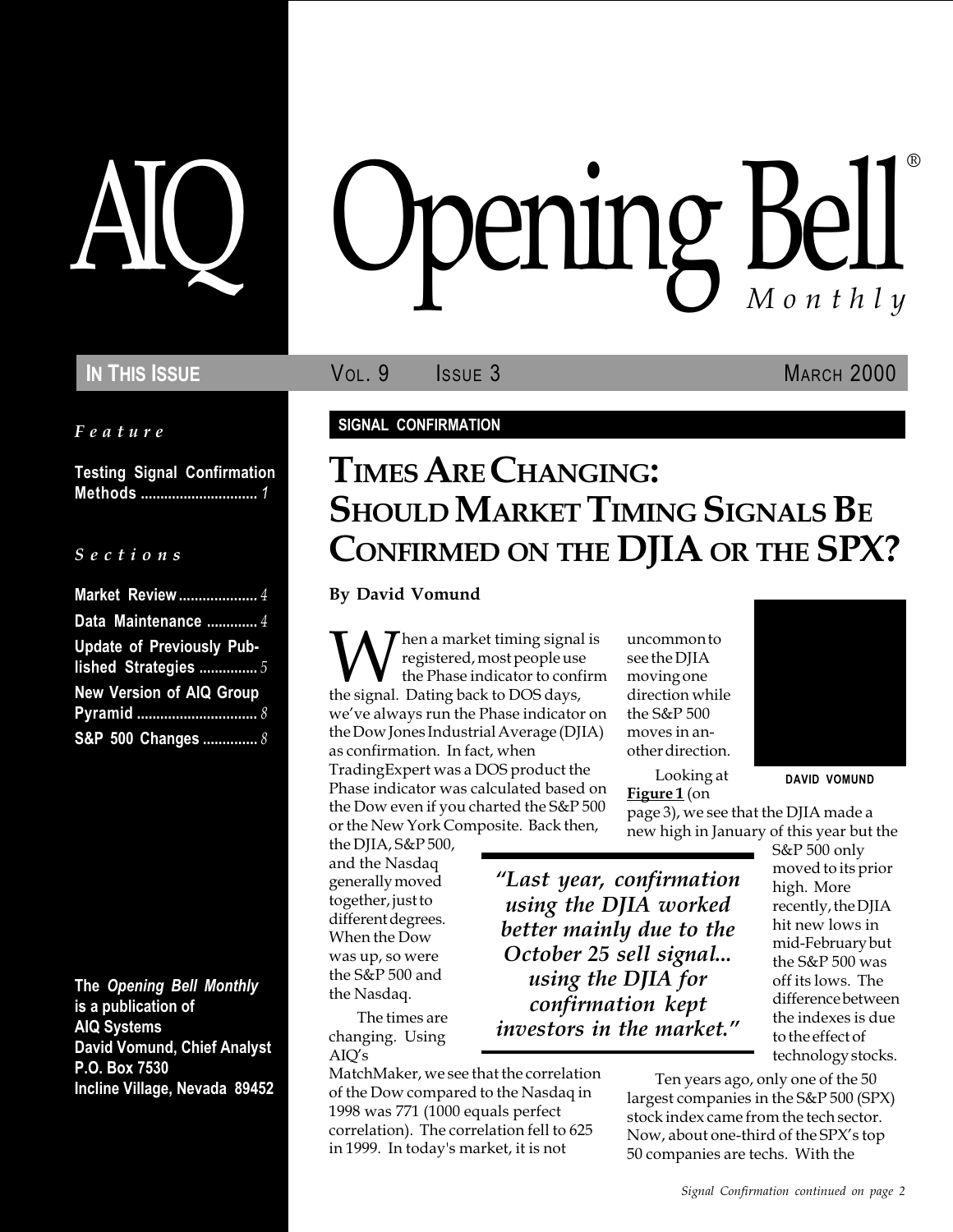#### SIGNAL CONFIRMATION continued . . .

addition of stocks like Yahoo! and America Online, the SPX is much more of a growth index than it used to be.

Dow Jones & Company has been slower to make similar changes to the DJIA. Despite adding Intel, Microsoft, and SBC Communications last year, the DJIA is more of a value index.

When technology stocks do well, the Nasdaq and the SPX outperform the Dow. When high yielding stocks do well, the DJIA outperforms the S&P 500 and the Nasdaq.

The question for people who tend to trade growth stocks is whether they should continue to use the Phase on the DJIA for market confirmation or whether they should switch to the Phase on the SPX or the Nasdaq for confirmation of market timing signals?

Those of you who want to time the Nasdaq can use the Phase indicator on the Nasdaq Composite for confirmation. This isn't ideal, however, because the Nasdaq Composite is more a measure of large-cap technology stocks than it is a measure of overall market health. Timing the Nasdaq based on an overall market timing model is akin to trading one industry group based on the health of the overall market.

Instead, users should monitor the Relative Strength of the Nadaq versus

#### PLEASE SEND CORRESPONDENCE TO:

Opening Bell Monthly G.R. Barbor, Editor P.O. Box 7530 Incline Village, NV 89452

AIQ Opening Bell Monthly does not intend to make trading recommendations, nor do we publish, keep or claim any track records. It is designed as a serious tool to aid investors in their trading decisions through the use of AIQ software and an increased familiarity with technical indicators and trading strategies. AIQ reserves the right to use or edit submissions.

For subscription information, phone 1-800-332-2999 or 1-775-831-2999. © 1992-2000 , AIQ Systems

Table 1

#### DJIA Expert Rating Trading Using the Phase indicator on the S&P 500 as Confirmation

| Entry<br>Date | Exit<br>Date | S&P 500<br>% Change | Entry<br>Date | Exit<br>Date | S&P 500<br>% Change |
|---------------|--------------|---------------------|---------------|--------------|---------------------|
| 01/22/88      | 04/14/88     | 5.38                | 04/07/94      | 06/20/94     | 1.02                |
| 05/03/88      | 05/04/88     | $-1.02$             | 07/07/94      | 08/05/94     | 1.94                |
| 05/13/88      | 07/18/88     | 5.35                | 08/23/94      | 09/19/94     | 1.36                |
| 07/29/88      | 10/27/88     | 1.94                | 09/28/94      | 09/29/94     | $-0.56$             |
| 11/23/88      | 01/03/89     | 2.35                | 10/10/94      | 10/20/94     | 1.70                |
| 03/03/89      | 03/17/89     | 0.52                | 11/14/94      | 04/20/95     | 8.42                |
| 03/29/89      | 06/29/89     | 9.35                | 04/21/95      | 06/26/95     | 7.01                |
| 07/07/89      | 10/11/89     | 9.87                | 08/25/95      | 10/02/95     | 3.86                |
| 11/15/89      | 01/10/90     | 1.99                | 10/12/95      | 10/20/95     | 0.75                |
| 01/31/90      | 02/20/90     | $-0.33$             | 11/16/95      | 12/18/95     | 1.59                |
| 02/27/90      | 03/22/90     | 1.64                | 01/16/96      | 04/08/96     | 5.88                |
| 05/02/90      | 07/05/90     | 6.34                | 04/15/96      | 04/17/96     | $-0.14$             |
| 08/14/90      | 10/09/90     | $-10.10$            | 05/09/96      | 06/07/96     | 4.32                |
| 10/15/90      | 12/24/90     | 8.80                | 07/18/96      | 08/29/96     | 2.15                |
| 01/16/91      | 04/22/91     | 20.49               | 09/09/96      | 01/06/97     | 12.64               |
| 05/09/91      | 06/17/91     | 1.80                | 01/07/97      | 03/13/97     | 4.82                |
| 07/01/91      | 07/24/91     | 0.19                | 04/08/97      | 08/08/97     | 21.85               |
| 08/21/91      | 09/04/91     | $-0.16$             | 09/02/97      | 12/09/97     | 5.20                |
| 09/19/91      | 10/24/91     | $-0.64$             | 12/29/97      | 01/08/98     | 0.28                |
| 11/07/91      | 11/15/91     | $-2.82$             | 01/14/98      | 04/20/98     | 17.30               |
| 12/02/91      | 02/24/92     | 8.09                | 06/05/98      | 06/11/98     | $-1.73$             |
| 04/10/92      | 05/15/92     | 1.43                | 06/17/98      | 07/21/98     | 5.24                |
| 05/29/92      | 06/05/92     | $-0.45$             | 08/17/98      | 09/03/98     | $-9.84$             |
| 06/29/92      | 07/20/92     | 1.18                | 09/08/98      | 10/05/98     | $-3.41$             |
| 07/28/92      | 08/06/92     | 0.74                | 10/09/98      | 12/03/98     | 16.84               |
| 08/17/92      | 09/08/92     | $-1.50$             | 12/29/98      | 01/13/99     | $-0.60$             |
| 09/10/92      | 09/22/92     | -0.67               | 01/25/99      | 02/25/99     | 0.89                |
| 10/13/92      | 12/14/92     | 5.75                | 04/21/99      | 06/10/99     | -2.49               |
| 12/18/92      | 01/07/93     | $-2.39$             | 06/29/99      | 07/20/99     | 1.90                |
| 01/14/93      | 02/16/93     | $-0.47$             | 08/13/99      | 08/27/99     | 1.55                |
| 07/08/93      | 10/26/93     | 3.49                | 10/04/99      | 10/12/99     | 0.65                |
| 12/17/93      | 02/04/94     | 0.74                | 10/20/99      | 10/26/99     | $-0.59$             |
| 03/07/94      | 03/24/94     | $-0.55$             | 01/07/00      | 01/24/00     | $-2.74$             |

The analysis is believed to be reliable but accuracy is not guaranteed. Past performance is not a guarantee of future results.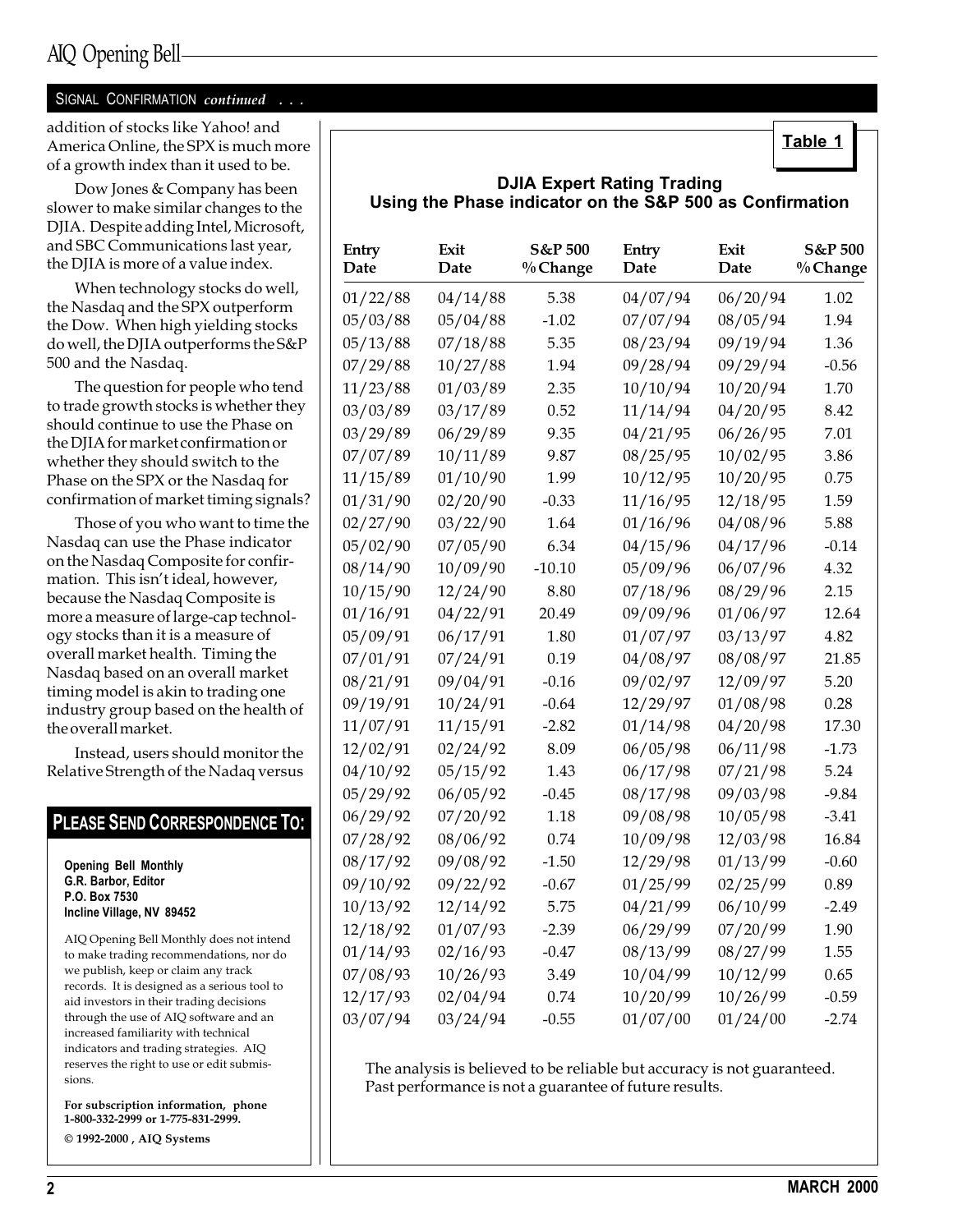#### SIGNAL CONFIRMATION continued . . .

the S&P 500 to see which is outperforming. In addition, using Expert Rating signals from a Nasdaq 100 market works very well (see Opening Bell, January 2000).

Since technology stocks have a higher weighting in the SPX than in the Dow, and the SPX is considered by many to be the best measure of market activity, it seems like it would make sense to confirm AIQ's market timing signals using the SPX's Phase indicator.

That is, when an Expert Rating of 95 or greater is registered on the DJIA, then plot the SPX and act on the buy signal only when the SPX Phase indicator increases in value. Conversely, a DJIA sell signal is not acted on until the SPX's Phase indicator decreases.

We tested the results of confirming market timing signals with the SPX versus the Dow going back to 1988. Table 1 lists the trade dates using the Phase indicator on the SPX as confirmation of signals.

A similar list of trades using the Phase indicator on the Dow as confirmation was published in the September 1998 Opening Bell.

Table 2 compares the two confirmation techniques. The return figures assume you can buy or sell the S&P 500 the day of the signal and they also assume that you place all available funds in each trade. Looking at the results, there is little difference between using the DJIA or the SPX for confirmation. Confirmation using the Dow yields slightly better results.

Looking at the last year, confirmation using the DJIA worked better mainly due to the October 25, 1999 sell signal. This bad signal was immediately confirmed by the SPX but using the DJIA for confirmation kept investors in the market until November 11. Those who used the DJIA as confirmation made an additional 7%.

Determining which market measurement to run a confirmation technique on may become increasingly



Table 2

## Summary Statistics (1990 through January 31, 2000)

#### S&P 500 Confirmation

| Annual Return (with compounding) | 37.75%      |
|----------------------------------|-------------|
| Average Holding Period           | $43.6$ days |
| Largest Profit                   | 21.85%      |
| Largest Loss                     | $-10.10\%$  |
|                                  |             |

#### Dow Confirmation

| Annual Return (with compounding) | 38.82%    |
|----------------------------------|-----------|
| Largest Profit                   | 21.85%    |
| Largest Loss                     | $-9.36\%$ |

important if the Dow continues to diverge from other market measurements.

Empirical testing shows that traders should continue to use the Phase indicator on the Dow as a confirmation technique but this is a course worth watching.  $\blacksquare$ 

David Vomund publishes VIS Alert, a weekly investment newsletter. For a sample copy go to www.visalert.com or call (775) 831-1544.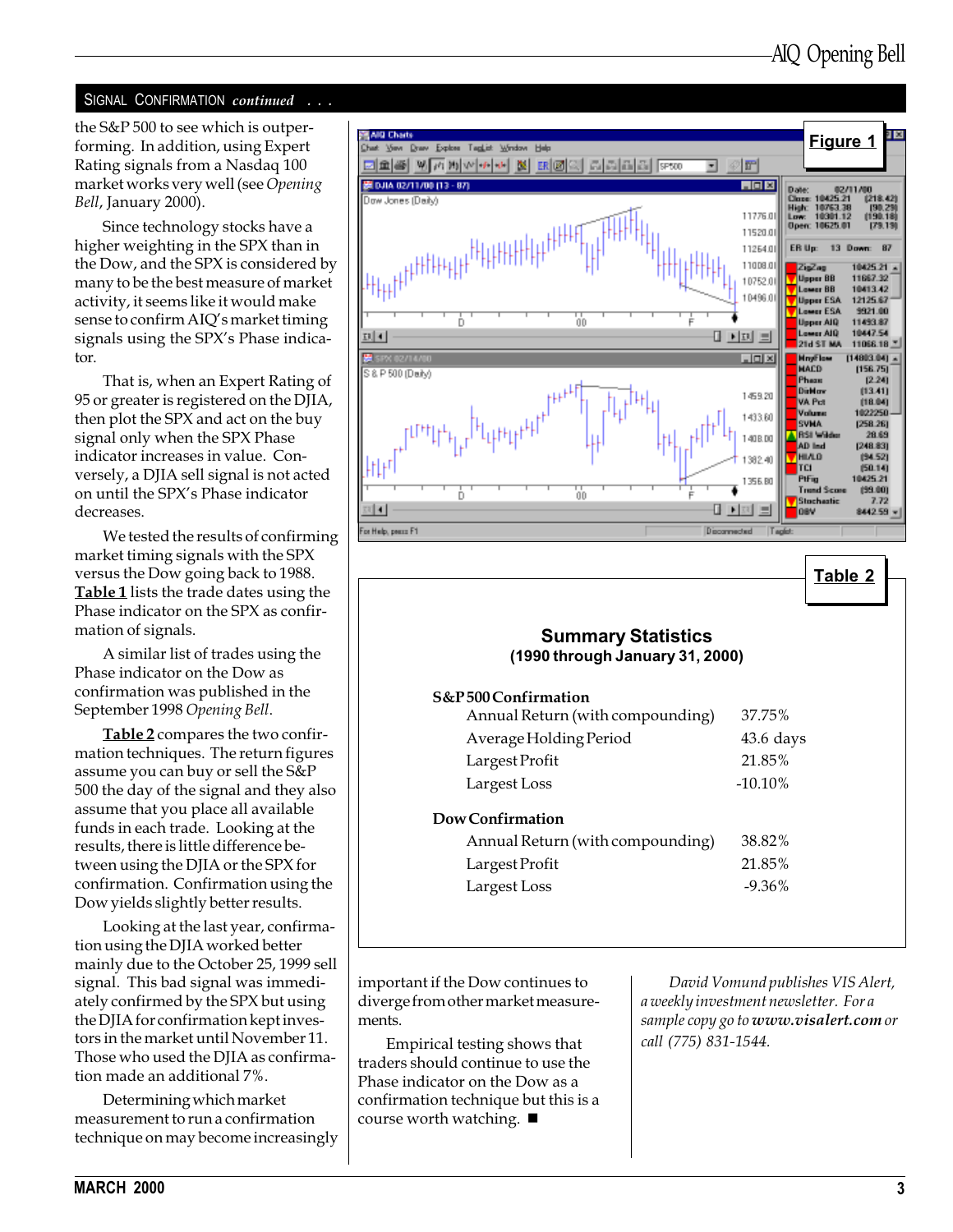#### MARKET REVIEW

epending on what index you use to measure the "market", stocks either did very well or very poorly in February. The Dow and S&P 500 were weak, dragged down by the "old economy" stocks. The Dow fell below the 10,000 level and near month's end was down about 12% for the year. The S&P 500's 8% loss was only slightly better. At the same time the Nasdaq Composite was up 13% for the year and up 17% just in February. It would be easy to say that the overall market was weak and only technology stocks were increasing if it were not for Russell 2000, a broad measure of small-cap stocks, which increased 10%.

The AIQ timing model remained bullish, giving a 98 buy signal on January 31, a 99 buy on February 1, a 100 buy on February 15, and a 95 buy on February 22. The Phase indicator

didn't confirm the early signals but it rose in value on February 15, switching the timing model to bullish.

Looking at the individual indicators, the Dow's weekly Stochastic indicator made an infrequent appearance in oversold territory. Surprisingly, TRIN hadn't registered an oversold buy signal. The Dow's Money Flow indicator continued to hit new lows through most of the month.

There were some spectacular gains in selected industry groups. Looking at the Fidelity sector funds through most of February, Select Biotechnology gained 30%, Select Technology gained 23%, and Select Electronics gained 20%. Financial related groups were the worst performers. Select Regional Banks lost 15% and Insurance lost 14%. Retailing was another weak sector; Select Retailing lost 11%.  $\blacksquare$ 

#### Vomund Is One of Top 10 Market Timers In the Country

AIQ's chief analyst David Vomund has been ranked one of the top 10 market timers in the country by Timer Digest, an independent service which tracks the market timing performance of investment newsletters.

Timer Digest rated Vomund's Vis Alert.com newsletter as one of the 10 best of all national newsletters tracked for the five-year period ending December 31, 1999. Vomund uses AIQ's TradingExpert Pro exclusively in his analysis to determine market direction.

#### STOCK DATA MAINTENANCE

#### The following table shows past and future stock splits and large dividends:

| <b>Stock</b>          | Ticker       |     | Split/Div. Approx. Date | <b>Stock</b>           | Ticker      |     | Split/Div. Approx. Date |
|-----------------------|--------------|-----|-------------------------|------------------------|-------------|-----|-------------------------|
| OnyxSoftware          | <b>ONXS</b>  | 2:1 | 03/02/00                | Brocade Comm.          | <b>BRCD</b> | 2:1 | 03/14/00                |
| Jones Pharma          | <b>IMED</b>  | 3:2 | 03/02/00                | Applied Materials      | <b>AMAT</b> | 2:1 | 03/16/00                |
| Kirlin Holding        | KILN         | 2:1 | 03/02/00                | Gallagher $(AJ)$ & Co. | ALJ         | 2:1 | 03/16/00                |
| Winstar Commun.       | WCII         | 3:2 | 03/03/00                | Wilsons Leather        | WLSN        | 3:2 | 03/16/00                |
| Group 1 Software      | <b>GSOF</b>  | 3:2 | 03/03/00                | Analog Devices         | ADI         | 2:1 | 03/16/00                |
| Xcelera.com Inc.      | XLA          | 2:1 | 03/06/00                | Cognizent Tech. Sol    | <b>CTSH</b> | 2:1 | 03/17/00                |
| Veritas Software      | VRTS         | 3:2 | 03/06/00                | <b>AgileSoftware</b>   | AGIL        | 2:1 | 03/17/00                |
| Molex Inc.            | <b>MOLXA</b> | 5:4 | 03/07/00                | CTC Commun.            | <b>CPTL</b> | 3:2 | 03/20/00                |
| Informatica Corp.     | <b>INFA</b>  | 2:1 | 03/07/00                | Macrovision Corp.      | <b>MVSN</b> | 2:1 | 03/20/00                |
| Cintas Corp.          | <b>CTAS</b>  | 3:2 | 03/08/00                | Tollgrade Comms.       | TLGD        | 2:1 | 03/21/00                |
| Solectron Corp.       | SLR.         | 2:1 | 03/09/00                | Immunex Corp.          | <b>IMNX</b> | 3:1 | 03/21/00                |
| Be Free Inc.          | <b>BFRE</b>  | 2:1 | 03/09/00                | Westwood One Inc.      | WON         | 2:1 | 03/23/00                |
| Network Solutions     | <b>NASC</b>  | 2:1 | 03/13/00                | Cisco Systems          | <b>CSCO</b> | 2:1 | 03/23/00                |
| Aspect Development    | <b>ASDV</b>  | 2:1 | 03/13/00                | Network Appliance      | <b>NTAP</b> | 2:1 | 03/23/00                |
| Broadvision Inc.      | <b>BVSN</b>  | 3:2 | 03/14/00                | Pinnacle Syst. Inc.    | PCLE        | 2:1 | 03/27/00                |
| Advanced Digital      | ADIC         | 2:1 | 03/14/00                | Linear Technolgy       | <b>LLTC</b> | 2:1 | 03/28/00                |
| <b>AdventSoftware</b> | <b>ADVS</b>  | 2:1 | 03/14/00                | Scientific Atlanta     | <b>SFA</b>  | 2:1 | 03/28/00                |

#### Trading Suspended:

Consolidated Nat. Gas (CNG), Illinova Corp. (ILN), Medco Research Inc. (MRE), MindSpring Ent. (MSPG), Safeskin (SFSK), Watkins-Johnson (WJ), Whitehall Jewelers Inc. (WHJI)

#### Name/Ticker Changes:

Dayton Hudson (DH) to Target Corp. (TGT) First Sierra Financial (BTOB) to SierraCities.com Inc. (BTOB) Frontline Communications (FCCN) to Frontline Communications (FNT)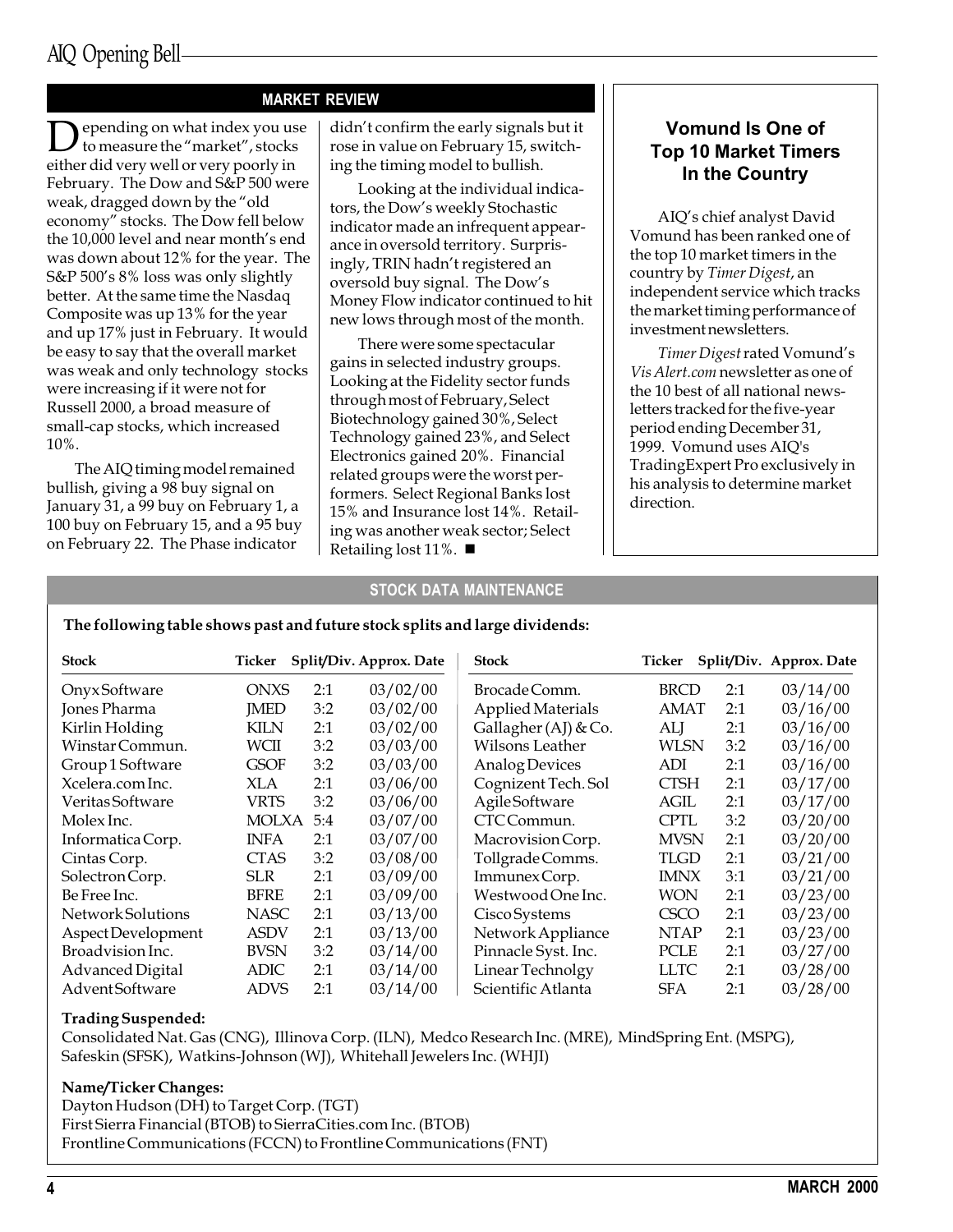#### STRATEGIES UPDATE - PART II

# TESTING REVEALS 'HIGHLY EFFECTIVE' PERFORMANCE FOR OUR EDS MECHANICAL TRADING MODELS

By David Vomund

ince AIQ's Expert Design Studio was released, we've created and published several trading strategies in the Opening Bell. As we complete more tests, these strategies become more effective. Of the strategies that we have published over the past year, some are for trading long and some for trading short. Let's see how these models have performed since they were first published.

#### December 1998 - Short Selling **Strategies**

In the December 1998 issue of the Opening Bell, we created a shortselling Expert Design Studio (EDS) model that looked for stocks that were in an overall downtrend but were rallying over the short-term. Specifically, we searched for stocks that had a Directional Movement indicator less than negative 25 and Volume Accumulation Percent less that negative 20. We also required the stock to be crossing above its lower exponentially smoothed moving average.

In the Opening Bell article, we ran the EDS model on a list of the S&P 500 stocks and we discussed using several different sell strategies. The quickest sell strategy used a fixed 10-day holding period. Using a fixed 10-day holding period, we are pleased to say that since the article was published the short selections outperformed an equivalent short trade in the S&P 500 index.

Still, one would have lost money in 1999 by following such a strategy (1999 was not a good year to only follow a short selling model). The average short trade lost 0.6% whereas an equivalent short in the S&P 500 would have lost 1.8% (see **Figure 2**).

In the original article we also

| <b>P. condectR.EDS - Expert Design Studio</b>  |                      |                              |                      |                 |  | <b>Figure 2</b> | 카지 |
|------------------------------------------------|----------------------|------------------------------|----------------------|-----------------|--|-----------------|----|
| Film Test View Help                            |                      |                              |                      |                 |  |                 |    |
| <u>deers id dee</u><br>$\Box$                  |                      |                              |                      |                 |  |                 |    |
| Summary Pazitions                              |                      |                              |                      |                 |  |                 |    |
|                                                |                      |                              |                      |                 |  |                 |    |
| aliverka                                       |                      |                              |                      |                 |  |                 |    |
| Start text date:                               | 12/31/98             |                              |                      |                 |  |                 |    |
| End test date:                                 | 02/10/00             |                              |                      |                 |  |                 |    |
|                                                |                      | Weeners                      | Losen                | Neutral         |  |                 |    |
| Number of tradez in text.                      | 65                   | ----------<br>$\mathfrak{D}$ | ----------<br>33     | ----------<br>ű |  |                 |    |
| Average periods per trade:                     | 14                   | 14                           | 14                   | ű               |  |                 |    |
| Mainun ProBA are:                              |                      | 22.00%                       | 117.33(%             |                 |  |                 |    |
| Average Drawdown:<br>Average Profit/Lass       | <b>压叫站</b><br>0.59(% | $[1.64]$ %<br>5.44%          | 阻35次<br><b>图 44次</b> |                 |  |                 |    |
| Average SPX Profit/Lass:                       | [1.B3]%              | 0.54%                        | 13.07比               |                 |  |                 |    |
| Probability:                                   |                      | 49.23%                       | 50.77%               |                 |  |                 |    |
| Average Armual ROL<br>Annual SPK (Buy & Hold): | 115.18(%)<br>13.69%  | 137.75%                      | 1165.B3(%            |                 |  |                 |    |
| Reward/Fisk Ratio:                             | 0.82                 |                              |                      |                 |  |                 |    |
|                                                |                      |                              |                      |                 |  |                 |    |
|                                                |                      |                              |                      |                 |  |                 |    |
|                                                |                      |                              |                      |                 |  |                 |    |
|                                                |                      |                              |                      |                 |  |                 |    |
|                                                |                      |                              |                      |                 |  |                 |    |
|                                                |                      |                              |                      |                 |  |                 |    |
|                                                |                      |                              |                      |                 |  |                 |    |
|                                                |                      |                              |                      |                 |  |                 |    |
| For Help, peace F1                             |                      |                              |                      |                 |  | NUM             |    |
|                                                |                      |                              |                      |                 |  |                 |    |

discussed using a sell strategy that protected 90% of capital, and 90% of profits above 10%. The results since publication using this sell strategy were very good.

In **Figure 3** we show a test which covers the beginning of 1999 through mid-February 2000. Using a database of the current S&P 500 stocks, the average short selection gained 1.4% whereas an equivalent short in the S&P 500 would have lost 2.5%. There were 63 trades. Not bad given the bullish market environment!

#### March 1999 - Growth Strategy

Last March we ran a timely article that contained an EDS model for growth investors. Little did we know that 1999 would be one of the best years ever for growth strategies.

Growth investors buy into strength rather than trying to pick lows. The theory is what is high often goes higher. Therefore, the key component in our model was that the

stock must be above its 28-day Exponentially Smoothed Moving Average for all of the last 60 days. Only stocks experiencing a strong rally can accomplish this.

As we said in the original article, the pattern is so aggressive that many growth investors may be too timid to buy stocks on this basis. Yet, the model backtested well and in 1999 it continued its strong performance.

Having a stock remain above its 28-day moving average for 60 days backtested well, but in the original article we added the criteria that the stock must be below its upper AIQ Trading Band. This eliminated stocks that had run too far. In addition, we added a rule stating that the Volume Accumulation Percent indicator must be above 30. We used a fixed 30-day holding period.

How has this strategy performed since publication? In **Figure 4** we ran

Strategies Update continued on page 6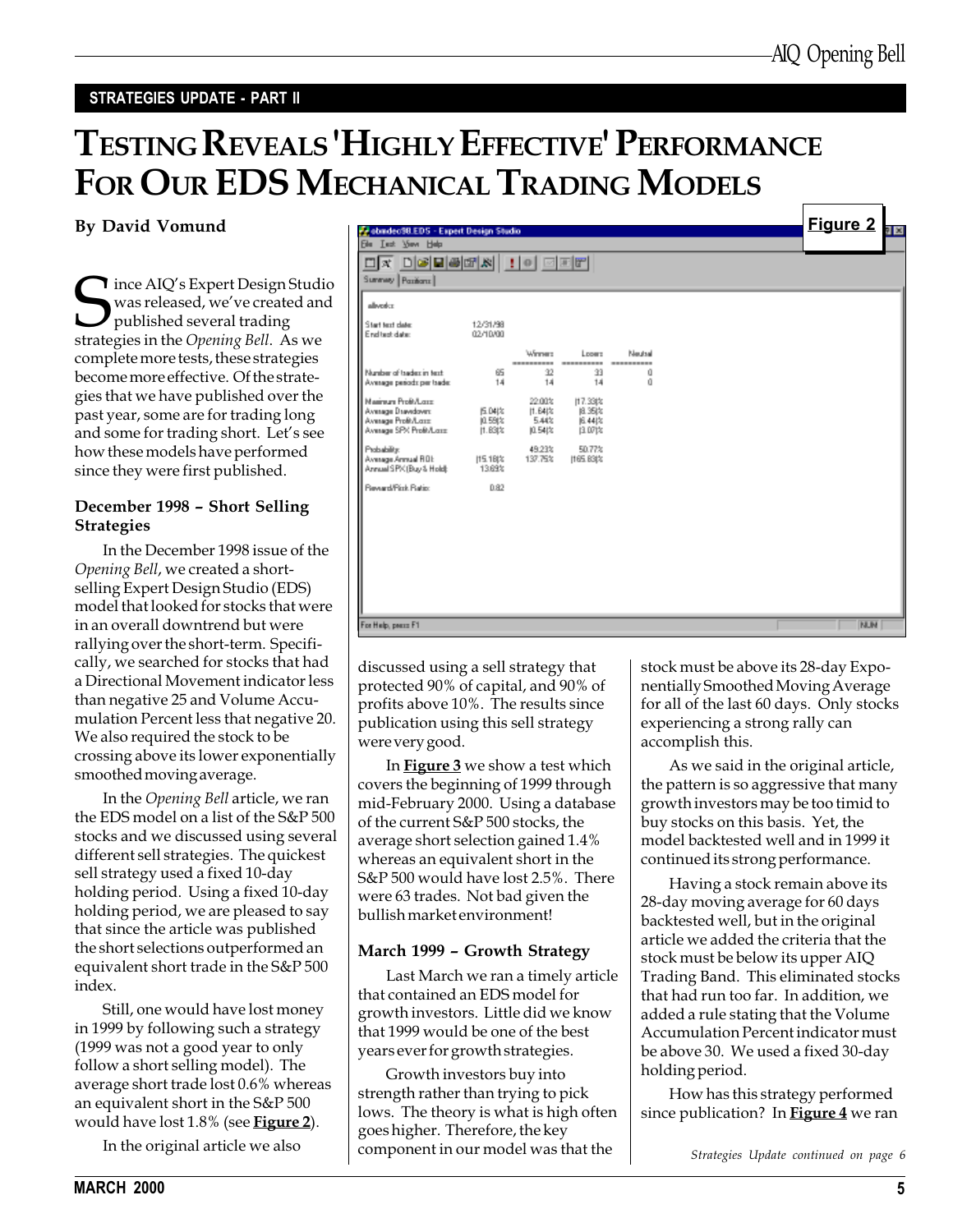## AIQ Opening Bell

#### STRATEGIES UPDATE continued ...

the model on a database of about 2200 stocks. The results continue to be impressive, aided by a great market for growth investors. There were 65 trades. The average gain per trade was 6.4% with an average holding period of 40 business days.

#### June 1999 - Bottom Fishing **Strategy**

In the June issue we reported testing results of all the pre-built EDS rules. We took the most effective rules and created a bottom-fishing strategy. The key rule simply stated that the stock must have corrected 30% sometime between 10 to 50 days ago. In fine-tuning the model we added a rule that required the stock's Volume Accumulation Percent indicator to be above zero.

Since June 1999 we've been in a market environment that favored growth investors and punished those who bought into weakness. Considering the environment, results of our EDS model were good. In Figure 5 we see a backtest using a database of the S&P 500 plus the Nasdaq 100 stocks. The sell strategy was an 85% principal protect and a 95% profit protect above 15%. The average gain per trade was

| Probadec98.EDS - Expert Design Studio<br><b>Ele Lest View Help</b>                        |                              |                                        |                                                |                       |  | 키포<br>Figure 3 |
|-------------------------------------------------------------------------------------------|------------------------------|----------------------------------------|------------------------------------------------|-----------------------|--|----------------|
| <u>da deberek 10 der</u><br>Summary Pazitions                                             |                              |                                        |                                                |                       |  |                |
| allwerker                                                                                 |                              |                                        |                                                |                       |  |                |
| Start text date:<br>End test date:                                                        | 12/31/98<br>02/10/00         |                                        |                                                |                       |  |                |
|                                                                                           |                              | Winner<br>----------                   | Loogra<br>----------                           | Neutral<br>---------- |  |                |
| Number of tradec in text.<br>Average periods per trade:                                   | 63<br>39                     | 36<br>48                               | 27<br>28                                       | ű<br>ű                |  |                |
| Mainun ProBA are<br>Average Drawdown:<br>Average Profit/Lass:<br>Average SPX Profit/Lass: | 6.77  %<br>1.39%<br>12.53(%) | 28.65%<br>13.38 次<br>10.74%<br>11.571% | 114.011%<br>(11.29)%<br>$[11.07]$ %<br>13.80(% |                       |  |                |
| Probability<br>Avenuge Armuel ROL<br>Annual SPK (Buy & Hold):                             | 12.89%<br>13,69%             | 57.14%<br>81.57%                       | 42,86%<br>11-44.068%                           |                       |  |                |
| Reveald Fisk Ratio:                                                                       | 1.29                         |                                        |                                                |                       |  |                |
|                                                                                           |                              |                                        |                                                |                       |  |                |
|                                                                                           |                              |                                        |                                                |                       |  |                |
|                                                                                           |                              |                                        |                                                |                       |  |                |
|                                                                                           |                              |                                        |                                                |                       |  |                |
| For Help, peace F1                                                                        |                              |                                        |                                                |                       |  | <b>NUM</b>     |

only slightly higher than an equivalent trade in the S&P 500.

In the original article we failed to say that only stocks above \$10 should be purchased. Also, it is best to run the screening on a current set of S&P 500 stocks.

| 1970. The avenage gain per trade was<br>77 mart/3obm.EDS - Expert Design Studio<br>Ele Lest Yown Help<br>$\Box$ x $\Box$ c də də $\Box$ k $  \cdot  $ o $  \Box$ e $  $<br>Summary Pazitions |                                |                                  |                                                        |                       |  | Figure 4 |
|----------------------------------------------------------------------------------------------------------------------------------------------------------------------------------------------|--------------------------------|----------------------------------|--------------------------------------------------------|-----------------------|--|----------|
| allocaler&<br>Start text date:<br>End test date:                                                                                                                                             | 03/01/99<br>02/10/00           | Winner                           | Losers                                                 | Neutral               |  |          |
| Number of tradez in text.<br>Average periods per trade:                                                                                                                                      | 74<br>40                       | ----------<br>43<br>39           | ----------<br>29<br>42                                 | ----------<br>2<br>43 |  |          |
| Mainun ProBA ord<br>Average Drawdown<br>Average Profit/Lass<br>Average SPX Proft/Lasz                                                                                                        | (11.08)%<br>6.43%<br>JO. 35(%) | 97.84%<br>医脱体<br>19.74%<br>0.28% | <b>ISE 89(%)</b><br>19.96(%<br>11.2.88 次<br>$[1.32]$ % |                       |  |          |
| Probability:<br>Avenuge Armuel ROE<br>Annual SPK (Buy & Hold):                                                                                                                               | 57.42%<br>15.38%               | 58.11%<br>180.24%                | 39.19%<br>111.58(%)                                    |                       |  |          |
| Reward/Pisk Ratio:                                                                                                                                                                           | 2.28                           |                                  |                                                        |                       |  |          |
| For Help, peace F1                                                                                                                                                                           |                                |                                  |                                                        |                       |  | NUM      |

The results of this model were lowered because of several losing trades in Fruit of the Loom (FTL). FTL fell below \$10 shortly after the article was published and then Standard & Poor's Corp. decided to take FTL out of the S&P 500 index. You know you are in a bad stock when it is removed from the S&P 500! By adding a rule that requires the stock to be above \$10, the average stock trade increased to 3.15% compared to 2.32% for the S&P 500.

#### November 1999 - Candlestick Short-Selling Model

Our backtest of all the pre-built EDS rules showed that some of the least effective rules for long trading included some bearish rules that utilized Candlestick chart patterns. We ran tests on some of the least effective rules for long trading to create an effective model for short selling.

Our short-selling model consisted of only two rules. The stock must have a Harami Candlestick chart pattern and its RSI AIQ must have risen above 30 sometime in the last two days. Although it sounds simple, we believe over time this will prove to be our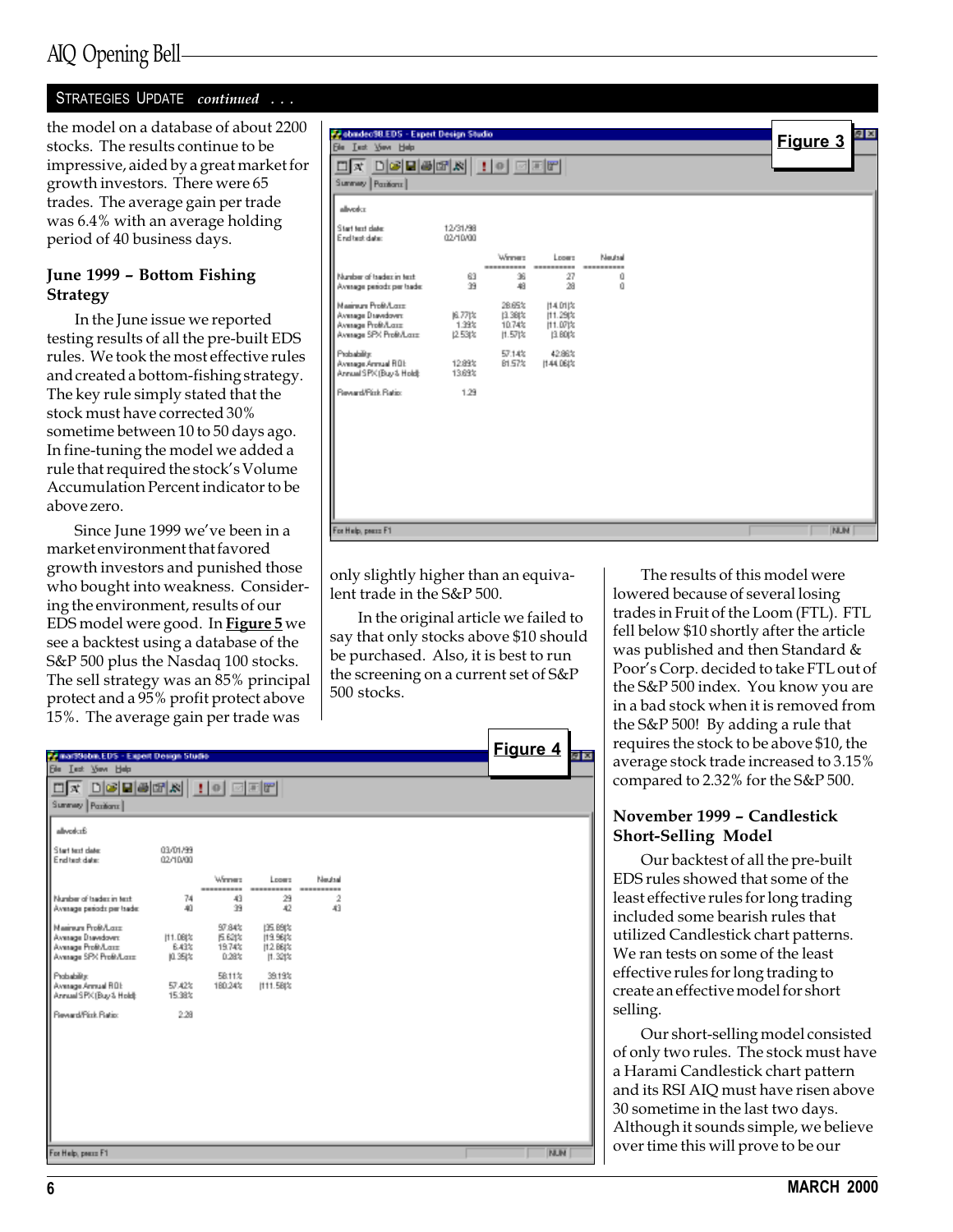#### STRATEGIES UPDATE continued . . .

most effective short-selling model to date.

The article was published only two months ago but the model is off to a great start. In **Figure 6** we see the results of running the strategy on a S&P 500 database using a sell strategy of 85% principal protect, and 95% profit protect above 15%. There were 19 trades and the average short trade made 3.64%. An equivalent short trade in the S&P 500 would have lost 0.47%.

#### December 1999 - AIQ Reports Model

Our final model is mechanical but does not use the Expert Design Studio package. Instead, it uses the Weighted Action List and Relative Strength reports.

This model looks at whether the S&P 500 is outperforming or whether the Nasdaq 100 is outperforming. The AIQ reports are run on a stock database consisting of the components in the stronger index. Using the Weighted Action List and Relative Strength reports, the portfolio either holds Nasdaq 100 stocks or holds S&P 500 stocks.

| $D[\mathcal{S}]\boxplus[\mathcal{B}]\boxplus[\mathcal{R}]\ \underline{1}[\circ]\boxplus[\mathcal{E}]\boxplus$<br>$\Box$ $\mathbf{x}$<br>Summey Pasifiant<br>2<br>Start text date:<br>End test date:<br>Number of tradec in text. | 06/01/99<br>01/10/00<br>122 | Weener<br>----------     |                         |                       |  |            |
|----------------------------------------------------------------------------------------------------------------------------------------------------------------------------------------------------------------------------------|-----------------------------|--------------------------|-------------------------|-----------------------|--|------------|
|                                                                                                                                                                                                                                  |                             |                          |                         |                       |  |            |
|                                                                                                                                                                                                                                  |                             |                          |                         |                       |  |            |
|                                                                                                                                                                                                                                  |                             |                          |                         |                       |  |            |
|                                                                                                                                                                                                                                  |                             |                          |                         |                       |  |            |
|                                                                                                                                                                                                                                  |                             |                          | Longro<br>----------    | Neutral<br>---------- |  |            |
| Average periods per trade:                                                                                                                                                                                                       | 33                          | 68<br>36                 | 54<br>30                | ű<br>ű                |  |            |
| Mainun ProBA are<br>Average Drawdown                                                                                                                                                                                             | 110.04/%                    | 38.45%<br><b>H.73t's</b> | <b>图31次</b><br>116.72 % |                       |  |            |
| Average Profit/Lass<br>Average SPX Profit/Lass:                                                                                                                                                                                  | 2.29%<br>2.09%              | 16.98%<br>3.99%          | 116.19(%<br>0.24%       |                       |  |            |
| Probability:<br>Avenage Armual ROL<br>Annual SPK (Buy & Hold):                                                                                                                                                                   | 24.69%<br>20.57%            | 55.74%<br>168.54%        | 44.26%<br>198.47(%      |                       |  |            |
| Reveald Fisk Ratio                                                                                                                                                                                                               | 1.92                        |                          |                         |                       |  |            |
|                                                                                                                                                                                                                                  |                             |                          |                         |                       |  |            |
|                                                                                                                                                                                                                                  |                             |                          |                         |                       |  |            |
|                                                                                                                                                                                                                                  |                             |                          |                         |                       |  |            |
|                                                                                                                                                                                                                                  |                             |                          |                         |                       |  |            |
|                                                                                                                                                                                                                                  |                             |                          |                         |                       |  |            |
| For Help, peace F1                                                                                                                                                                                                               |                             |                          |                         |                       |  | <b>NUM</b> |

This is the strategy used in my VIS Alert.com newsletter. When the article was written in November, the 1999 return was 58.5%. Amazingly, at the end of the year the portfolio gained 145% and we were still in the same stocks that were held when the article was published.

| Conclusions |
|-------------|
|             |

In all of the above tests, commissions and slippage were not factored in. Individual returns will vary depending on the database of stocks. Yet we can see that we have developed and published some highly effective Expert Design Studio models. We can confidently say that your Opening Bell subscription has paid for itself!

The EDS models covered in this article can be downloaded from AIQ's web page. Simply go to www.aiq.com and click on Educational Products. Then click on Opening Bell. The models are on the lower right portion of the screen. The original March 1999 EDS file does not work with the current software version so users should re-download that file from the internet.

If you would like to receive back issues of the Opening Bell, you can purchase a collection of the 1998 and 1999 issues for \$75. To order the collection, call your AIQ sales representative at 800-332-2999.  $\blacksquare$ 

| <b>F. Nov99obm.EDS - Expert Design Studio</b>                                           |                          |                                          |                                            |                                 |  | Figure 6   | Īх |
|-----------------------------------------------------------------------------------------|--------------------------|------------------------------------------|--------------------------------------------|---------------------------------|--|------------|----|
| <b>Ele Lest Your Help</b>                                                               |                          |                                          |                                            |                                 |  |            |    |
| $\Box$ x $\Box$ Gebek $\Box$ $\Box$<br>Summey   Pazitions                               |                          |                                          |                                            |                                 |  |            |    |
| Harani alvezko                                                                          |                          |                                          |                                            |                                 |  |            |    |
| Start text date:<br>End test date:                                                      | 11/01/99<br>02/10/00     |                                          |                                            |                                 |  |            |    |
| Number of tradez in text.<br>Average periods per trade:                                 | 19<br>32                 | Winner<br>----------<br>13<br>30         | Lopers<br>----------<br>6<br>36            | Neutral<br>----------<br>ű<br>ű |  |            |    |
| Mainun ProBA are<br>Average Drawdown<br>Avesage Profit/Lass<br>Average SPX Profit/Lass: | 6.04 %<br>3.64%<br>0.47次 | 19.40%<br>13.33 %<br>10.02%<br>JO. 4B(%) | 116.74 (%)<br>11.90(%<br>110.18 %<br>0.48次 |                                 |  |            |    |
| Probability:<br>Avenuge Armuel ROL<br>Annual SPK (Buy & Hold):                          | 41.43%<br>16.58%         | 68.42%<br>121.33%                        | 31.58%<br>1102.23(%                        |                                 |  |            |    |
| Reward/Pick Ratio:                                                                      | 213                      |                                          |                                            |                                 |  |            |    |
|                                                                                         |                          |                                          |                                            |                                 |  |            |    |
|                                                                                         |                          |                                          |                                            |                                 |  |            |    |
| For Help, peace F1                                                                      |                          |                                          |                                            |                                 |  | <b>NUM</b> |    |